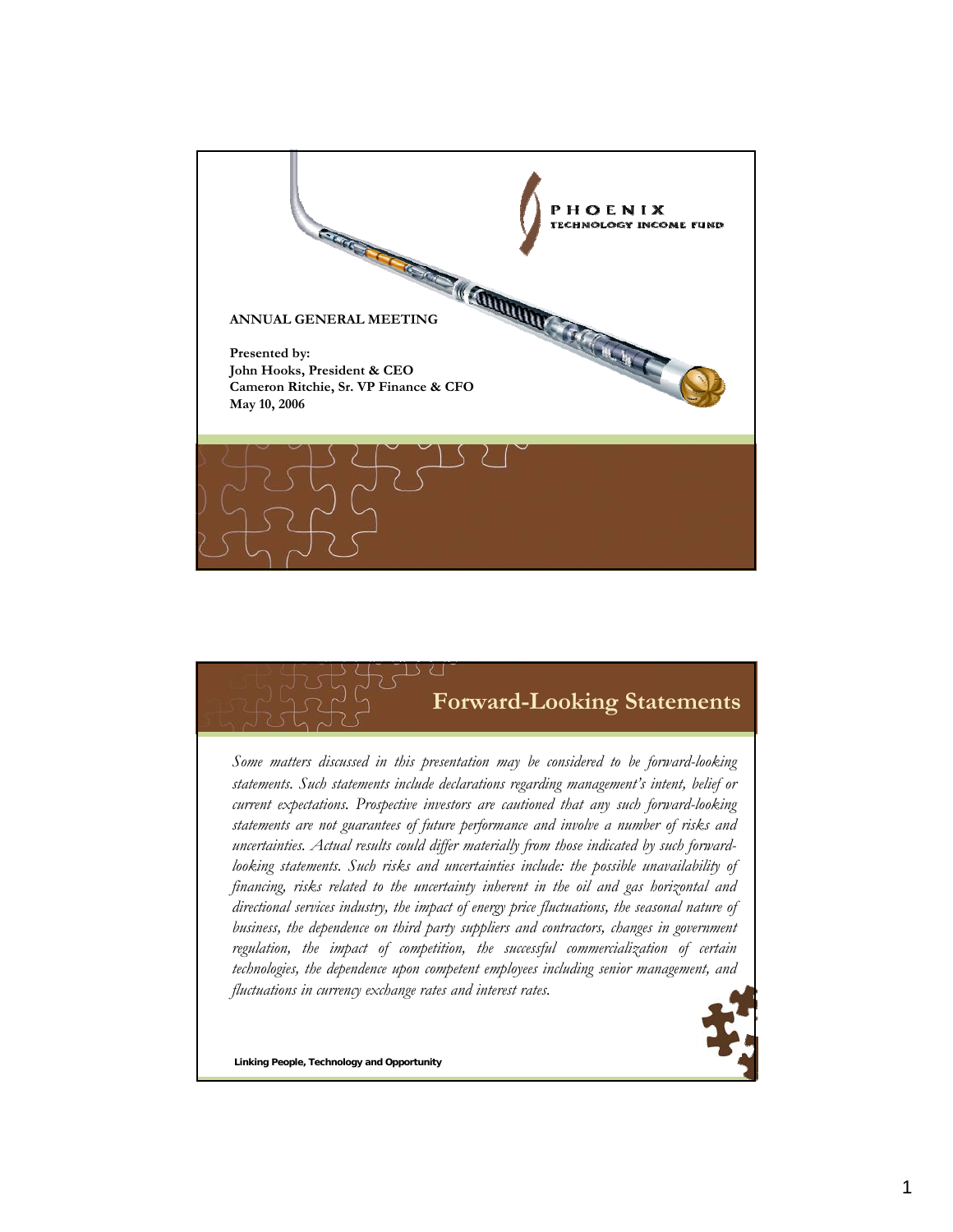|                                      | <b>Market Data PHX.UN</b><br>As of May 9, 2006 |  |  |
|--------------------------------------|------------------------------------------------|--|--|
| Exchange                             | <b>Toronto Stock Exchange</b>                  |  |  |
| <b>Shares Outstanding</b>            | 22.2 million                                   |  |  |
| <b>Share Price</b>                   | \$10.18                                        |  |  |
| 52 Week High / Low                   | \$12.70 / \$5.19                               |  |  |
| <b>Current Distributions</b>         | \$0.065 month / \$0.78 year                    |  |  |
| <b>Market Capitalization</b>         | \$226 million                                  |  |  |
| Trading Average (for month of April) | 38,514 / day                                   |  |  |
| <b>Insiders Position</b>             | 36%                                            |  |  |
| Yield                                | 7.66%                                          |  |  |

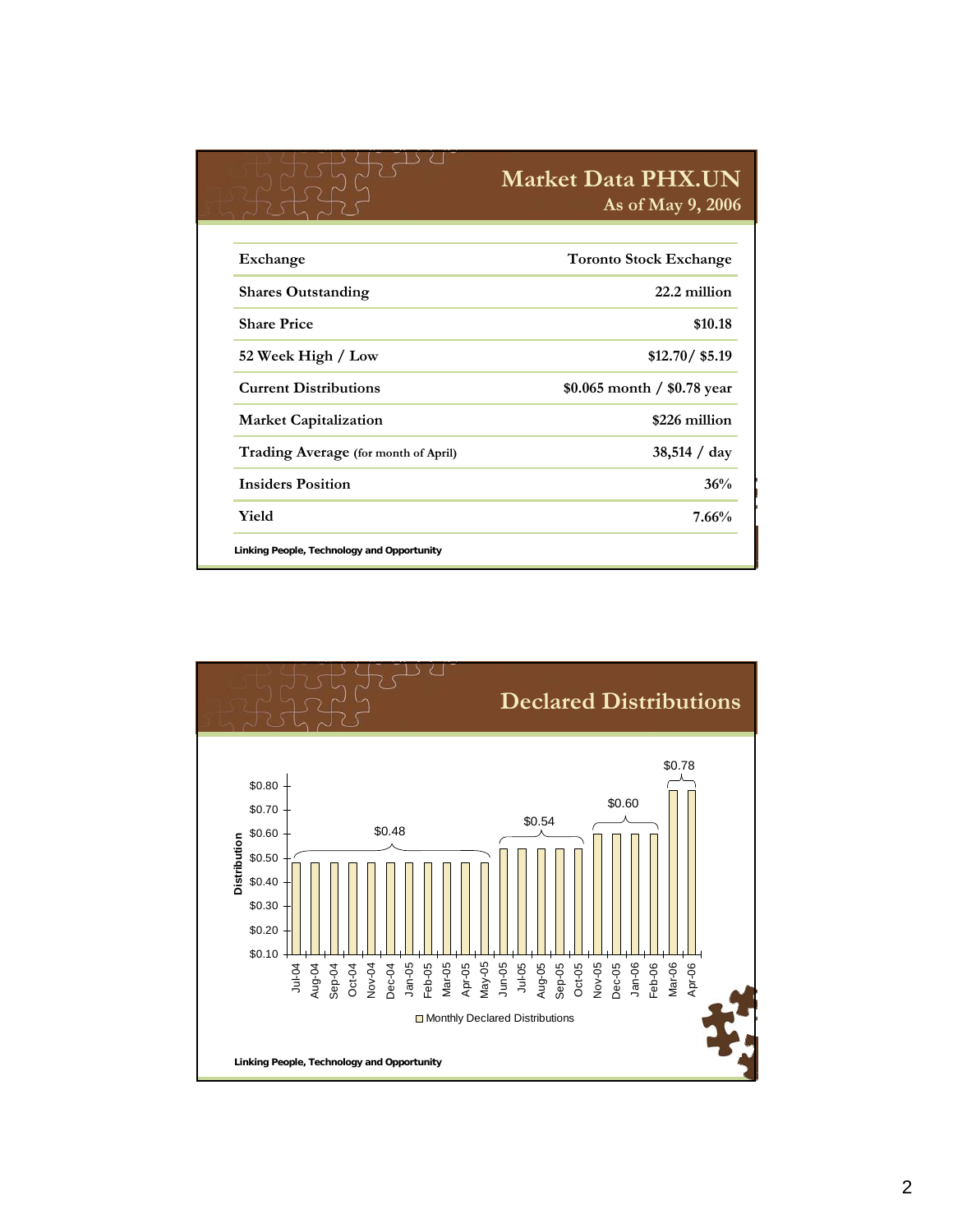

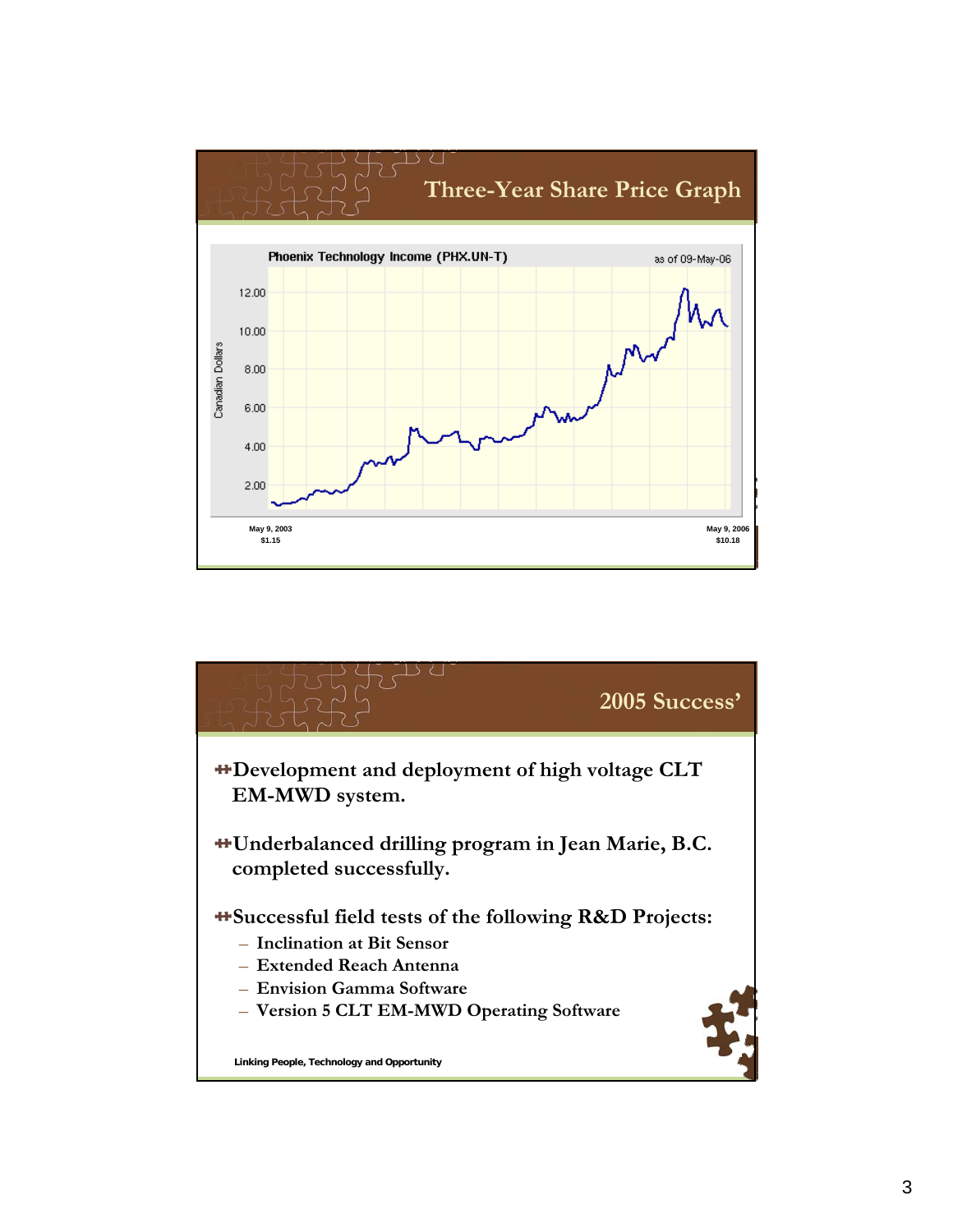## **Expansion**



- **Expanded job capacity in 2005 by adding 15 CLT EM-MWD Systems to our fleet bringing Phoenix's job capacity to 71 at year end.**
- **Currently expanding US Operations into Traverse City, Michigan.**
- **Additional experienced personnel hired in Houston, Texas and Casper, Wyoming.**
- **Linking People, Technology and Opportunity 2006 CLT EM-MWD System production schedule will produce 10 additional systems.**

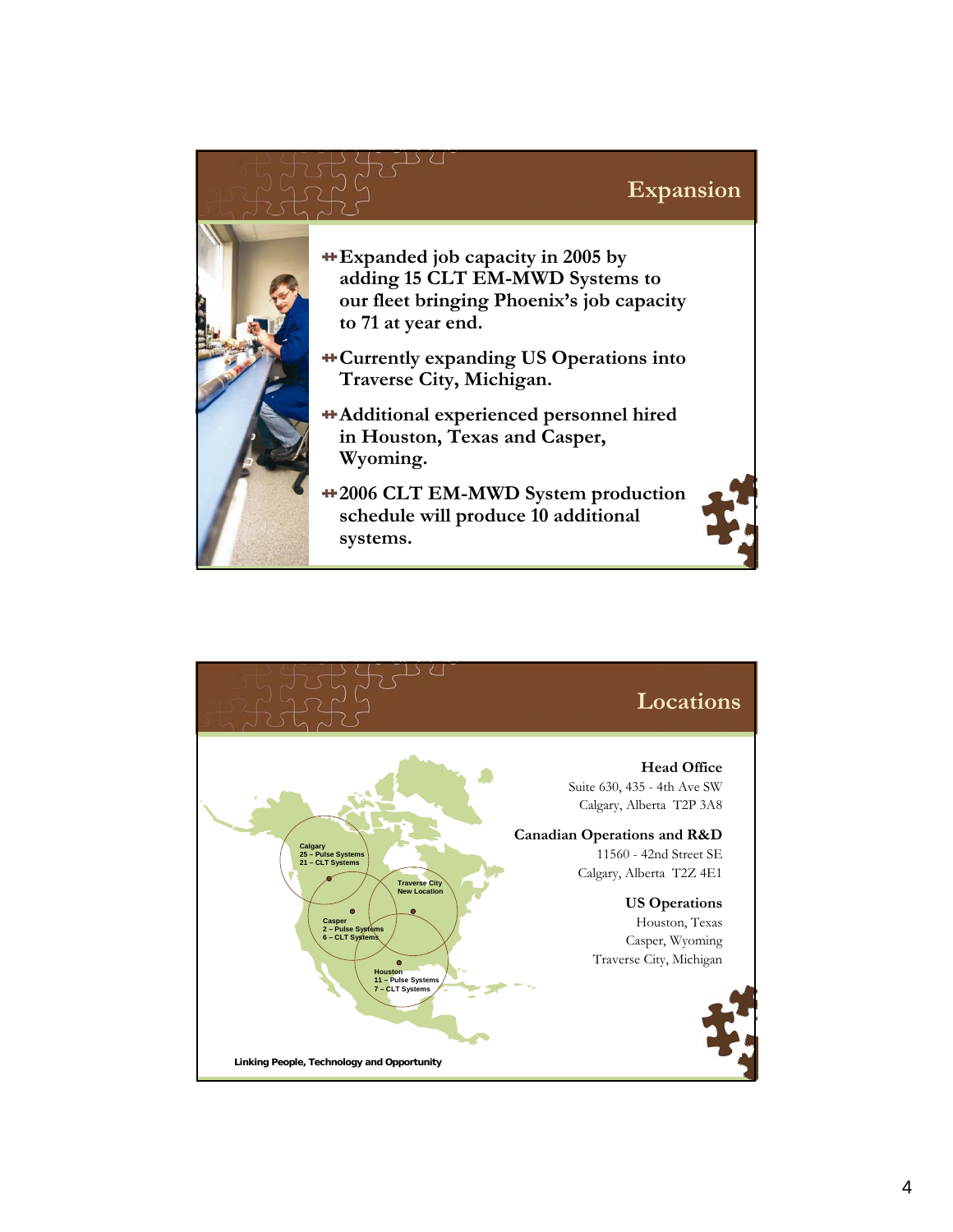

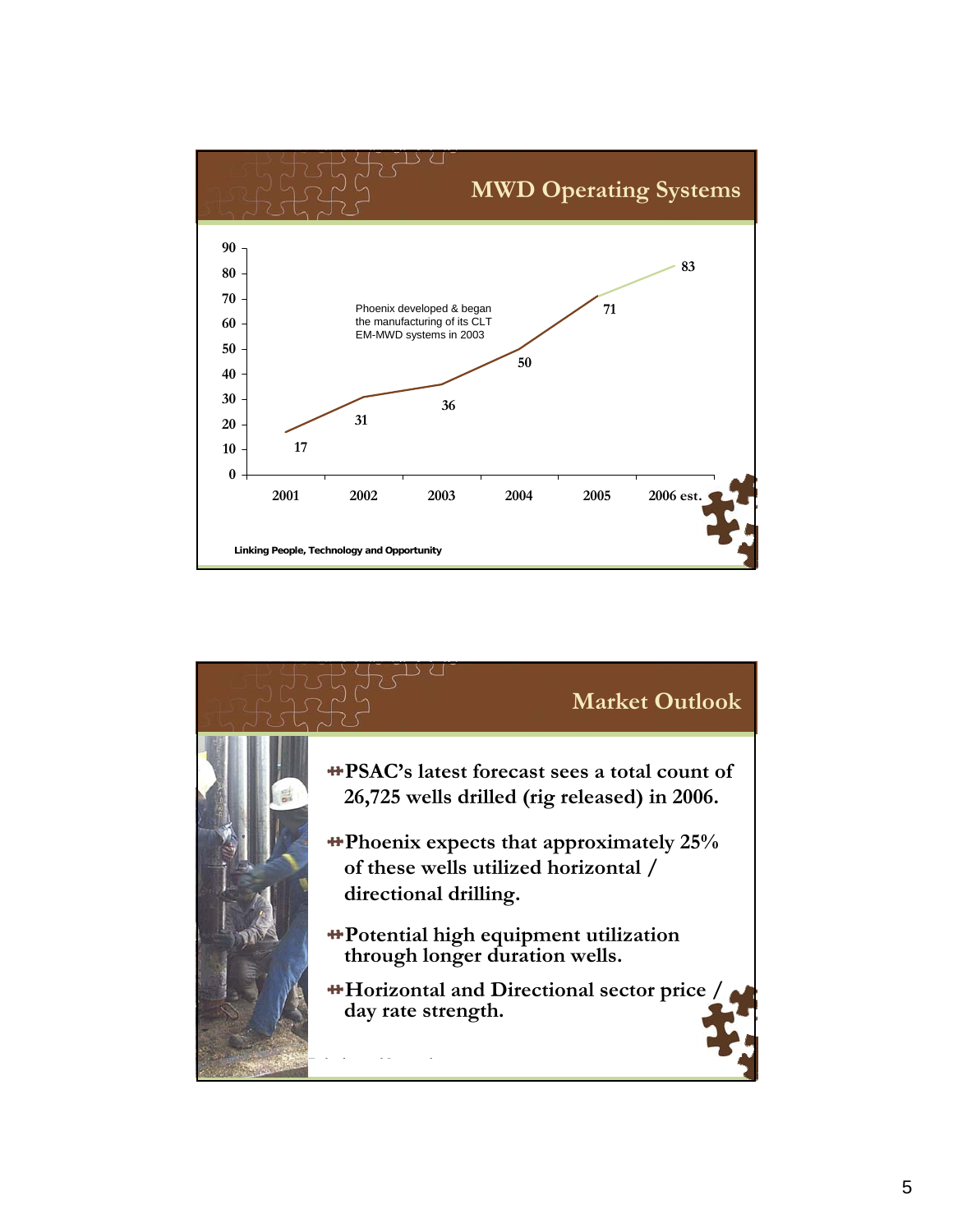|                                            |              | <b>Financial Highlights</b><br><b>Year Ended December 31</b> |                                                                              |          |  |  |  |
|--------------------------------------------|--------------|--------------------------------------------------------------|------------------------------------------------------------------------------|----------|--|--|--|
|                                            |              |                                                              |                                                                              |          |  |  |  |
|                                            |              |                                                              | (Stated in 000's of dollars except per share amounts and shares outstanding) |          |  |  |  |
| <b>Operating Results</b>                   | 2005         |                                                              | 2004                                                                         | $%$ Chg. |  |  |  |
| Revenue                                    | \$<br>69,483 | \$                                                           | 43,846                                                                       | 58       |  |  |  |
| Net earnings                               | 14,063       |                                                              | 6,342                                                                        | 122      |  |  |  |
| Earnings per unit - diluted                | 0.66         |                                                              | 0.34                                                                         | 94       |  |  |  |
| <b>EBITDA</b>                              | 21,301       |                                                              | 11,354                                                                       | 88       |  |  |  |
| EBITDA per unit - diluted                  | 1.00         |                                                              | 0.62                                                                         | 61       |  |  |  |
| <b>Cash Flow</b>                           |              |                                                              |                                                                              |          |  |  |  |
| Cash flow                                  | \$<br>21,236 | \$                                                           | 10,492                                                                       | 102      |  |  |  |
| Cash flow per unit - diluted               | 1.00         |                                                              | 0.57                                                                         | 75       |  |  |  |
| Cash distributions made <sup>(1)</sup>     | 10,789       |                                                              | 4,464                                                                        | 142      |  |  |  |
| Cash distributions per unit <sup>(2)</sup> | 0.515        |                                                              | 0.24                                                                         | 115      |  |  |  |
| Cash payout ratio <sup>(3)</sup>           | 51%          |                                                              | 43%                                                                          |          |  |  |  |
| Capital expenditures <sup>(4)</sup>        | 9,390        |                                                              | 5,366                                                                        | 75       |  |  |  |
| <b>Financial Position</b>                  |              |                                                              |                                                                              |          |  |  |  |
| Working capital                            | \$<br>18,217 | \$                                                           | 12,213                                                                       | 49       |  |  |  |
| Long-term debt $(5)$                       | 1,775        |                                                              | 3,275                                                                        | (46)     |  |  |  |
| Unitholders' equity                        | 53,588       |                                                              | 39,426                                                                       | 36       |  |  |  |
| Fund units outstanding                     | 22,120,564   |                                                              | 20,599,855                                                                   | 7        |  |  |  |

(2) Cash distributions on a per unit basis declared and paid to unitholders in the year.<br>(3) Phoenix defines its cash payout ratio as cash distributions made in the applicable period divided by cash flow for the same per

**Excludes business acquisitions.** 

|                                    | <b>Revenue by Segment</b><br><b>Year Ended December 31</b><br>(Stated in millions of dollars) |     |      |          |
|------------------------------------|-----------------------------------------------------------------------------------------------|-----|------|----------|
|                                    |                                                                                               |     |      |          |
|                                    |                                                                                               |     |      |          |
|                                    | 2005                                                                                          |     | 2004 | $%$ Chg. |
| Canada:                            |                                                                                               |     |      |          |
| <b>MWD</b> drilling services<br>\$ | 42.1                                                                                          | -\$ | 27.7 | 52       |
| <b>JAG</b> Rentals                 | 2.3                                                                                           |     | 1.9  | 21       |
| CLT kit sales                      |                                                                                               |     | 0.9  |          |
|                                    | 44.4                                                                                          |     | 30.5 | 46       |
| US:                                |                                                                                               |     |      |          |
| <b>MWD Drilling Services</b>       | 25.1                                                                                          |     | 13.3 | 89       |
|                                    |                                                                                               | \$  | 43.8 | 58       |

**Linking People, Technology and Opportunity**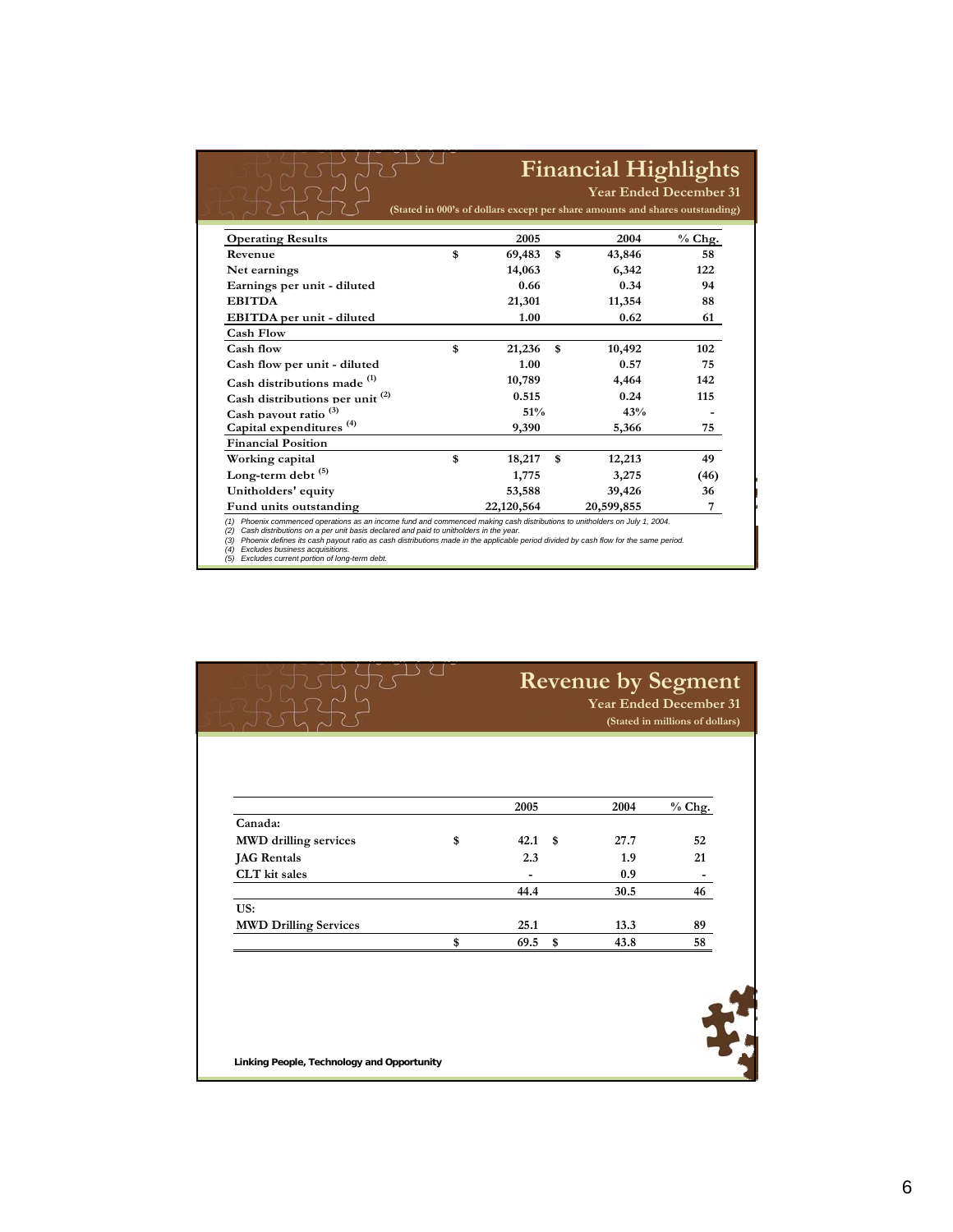|                                            | <b>Financial Highlights</b> |            |    |                                                                                                             |          |  |
|--------------------------------------------|-----------------------------|------------|----|-------------------------------------------------------------------------------------------------------------|----------|--|
|                                            |                             |            |    | Three Months Ended March 31<br>(Stated in 000's of dollars except per share amounts and shares outstanding) |          |  |
| <b>Operating Results</b>                   |                             | Q1 2006    |    | Q1 2005                                                                                                     | $%$ Chg. |  |
| Revenue                                    | \$                          | 21,887     | \$ | 16,092                                                                                                      | 36       |  |
| Net earnings                               |                             | 5,031      |    | 3,512                                                                                                       | 43       |  |
| Earnings per unit - diluted                |                             | 0.22       |    | 0.17                                                                                                        | 29       |  |
| <b>EBITDA</b>                              |                             | 7,294      |    | 4,895                                                                                                       | 49       |  |
| EBITDA per unit - diluted                  |                             | 0.32       |    | 0.23                                                                                                        | 39       |  |
| <b>Cash Flow</b>                           |                             |            |    |                                                                                                             |          |  |
| Cash flow                                  | \$                          | 7,466      | \$ | 4,812                                                                                                       | 55       |  |
| Cash flow per unit - diluted               |                             | 0.33       |    | 0.23                                                                                                        | 43       |  |
| Cash distributions made                    |                             | 3,320      |    | 2,472                                                                                                       | 34       |  |
| Cash distributions per unit <sup>(1)</sup> |                             | 0.15       |    | 0.12                                                                                                        | 25       |  |
| Cash payout ratio <sup>(2)</sup>           |                             | 44%        |    | 51%                                                                                                         |          |  |
| Capital expenditures                       |                             | 3,191      |    | 1,402                                                                                                       | 128      |  |
| <b>Financial Position</b>                  |                             | 31-Mar-06  |    | 31-Dec-05                                                                                                   |          |  |
| Working capital                            | \$                          | 18,836     | \$ | 18,217                                                                                                      | 3        |  |
| Long-term debt $^{(3)}$                    |                             | 1,400      |    | 1,775                                                                                                       | (21)     |  |
| Unitholders' equity                        |                             | 55,305     |    | 53,588                                                                                                      | 3        |  |
| Fund units outstanding                     |                             | 22,159,064 |    | 22,120,564                                                                                                  |          |  |

**Linking Common and Cash payout ratio as cash arsuments**<br>(3) **Excludes current nortion of long-term debt** (1) Cash distributions on a per unit basis paid in the period.<br>(2) Phoenix defines its cash payout ratio as cash distributions made in the applicable period divided by cash flow for the same period.<br>(3) Excludes current

|                                    | <b>Revenue by Segment</b><br>Three Months Ended March 31<br>(Stated in millions of dollars) |      |         |          |
|------------------------------------|---------------------------------------------------------------------------------------------|------|---------|----------|
|                                    | Q1 2006                                                                                     |      | Q1 2005 | $%$ Chg. |
| Canada:                            |                                                                                             |      |         |          |
| <b>MWD</b> drilling services<br>\$ | 15.0                                                                                        | - \$ | 11.0    | 36       |
| <b>JAG</b> Rentals                 | 0.8                                                                                         |      | 0.7     | 14       |
|                                    | 15.8                                                                                        |      | 11.7    | 35       |
| US:                                |                                                                                             |      |         |          |
| <b>MWD Drilling Services</b>       | 6.1                                                                                         |      | 4.4     | 39       |
| \$                                 | 21.9                                                                                        | \$   | 16.1    | 36       |
|                                    |                                                                                             |      |         |          |

**Linking People, Technology and Opportunity**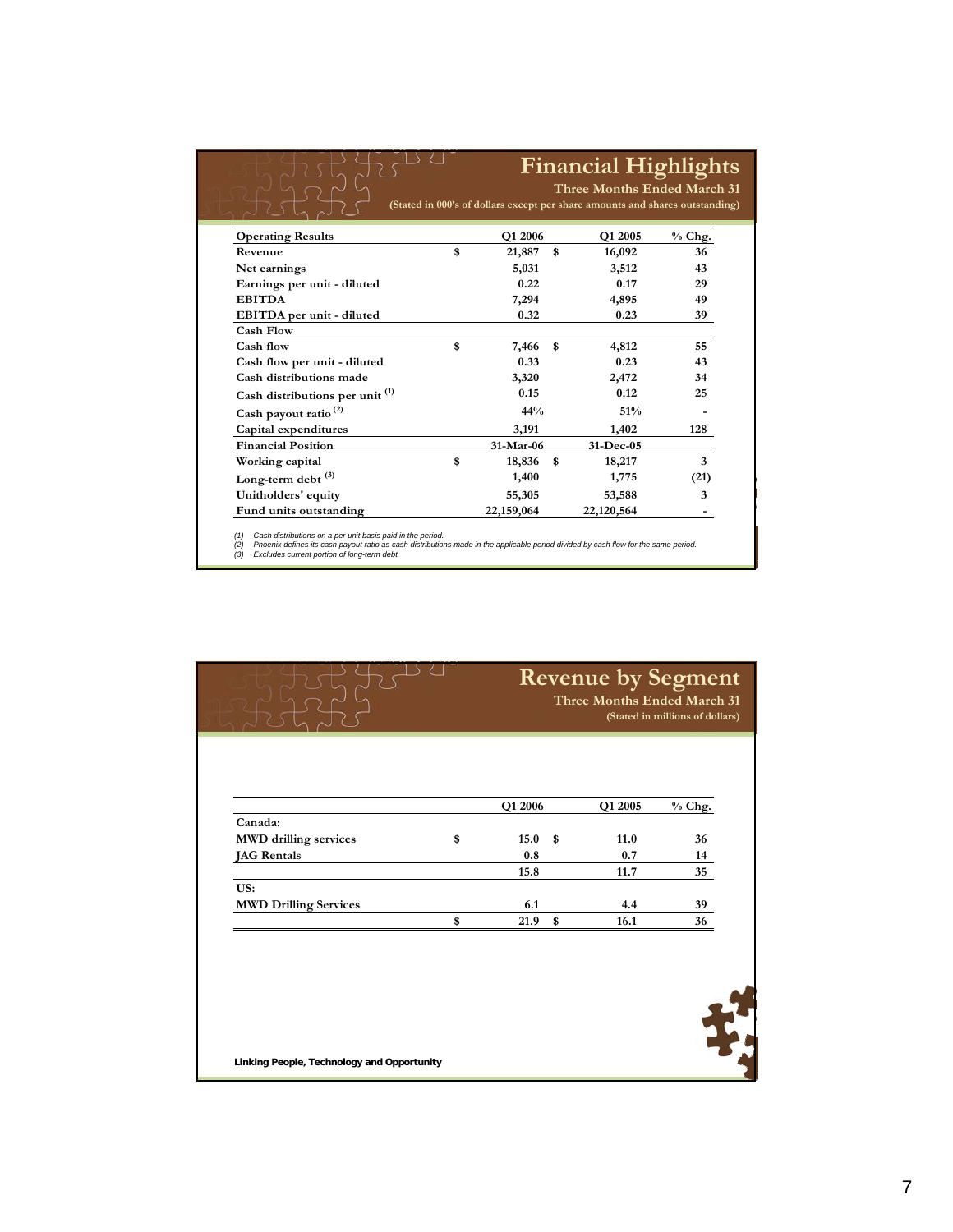